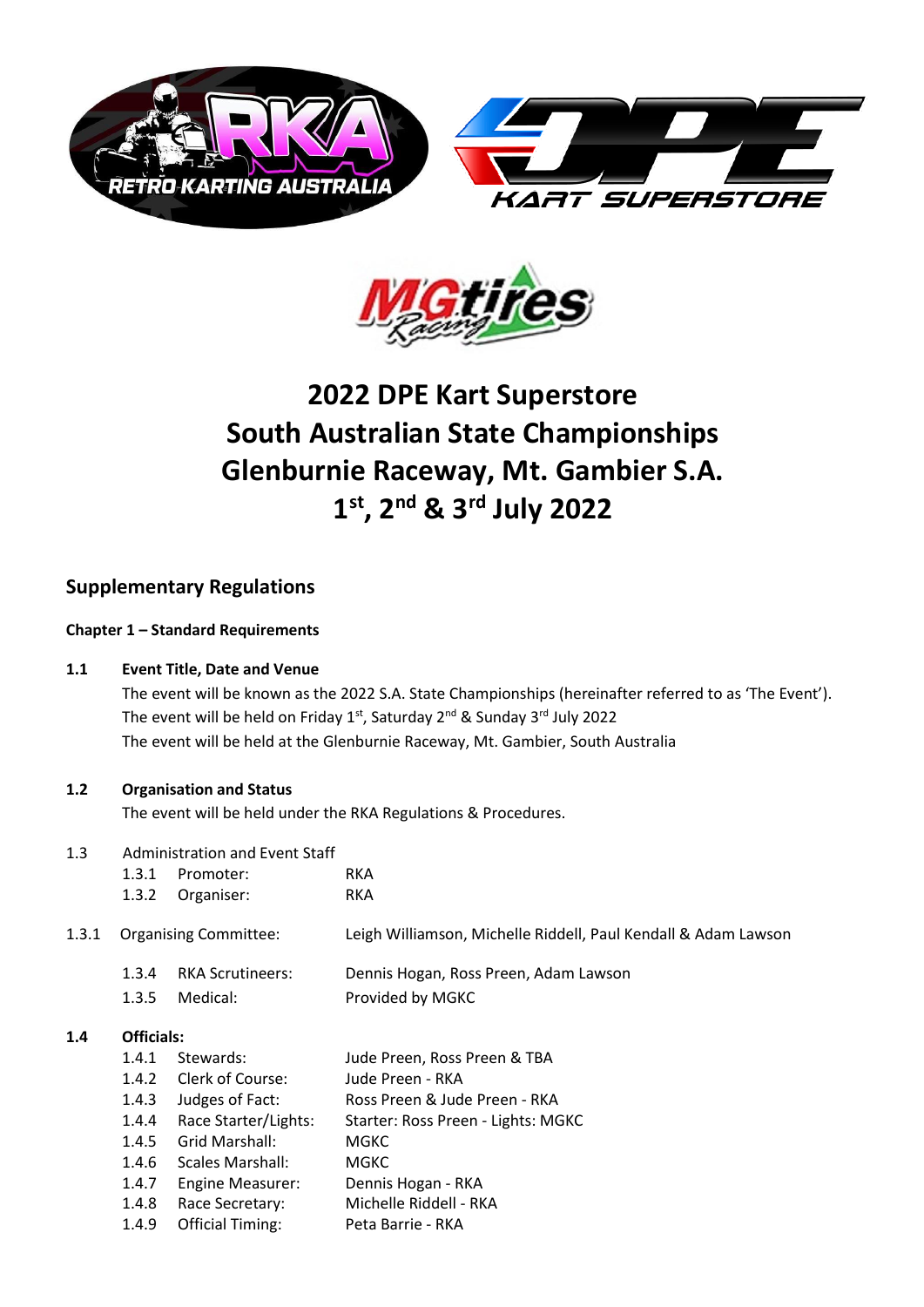#### **1.5 Circuit Details:**

| 1.5.1 Track Length:    | 761m           |
|------------------------|----------------|
| 1.5.2 Track Direction: | Anti-Clockwise |

#### **Chapter 2 – Administration**

#### **2.1 Entries:**

- 2.1.1 F100 & Clubman entry fee is \$195
- 2.1.2 All competitors MUST be financial members of Retro Karting Australia to enter.
- 2.1.3 All competitors are required to complete their entry online a[t https://www.trybooking.com/BZQRY](https://www.trybooking.com/BZQRY)
- 2.1.4 Official close of entries will be **Monday 27th JUNE 2022 @ 11.59pm (Approx. 5 days before the event)**

## **2.2 Classes offered:**

**F100 Light F100 Heavy Clubman Light Clubman Heavy Clubman Super Heavy**

#### **Chapter 3 – Technical**

- **3.1 Chassis:**
	- 3.1.1 Karts homologated or first manufactured in 1999 and before are eligible.
	- 3.1.2 Only one chassis per event is permissible, with the exception that another chassis may be used in exceptional circumstances, e.g., Parts unavailable as a result of a crash, or a broken chassis.
	- 3.1.3 Side pods, nose cone and Nassau panel are compulsory.
	- 3.1.4 **ONLY 17mm front stubs are permissible for competition.**
	- 3.1.5 **All chassis must be identified and passed by RKA prior to use at any RKA event.**

#### **3.2 Engines:**

For both the F100 Class and the Clubman class please refer to the Regulations & Procedures for each class which can be found on the RKA Website [www.retrokartingaus.com.au](http://www.retrokartingaus.com.au/)

#### **3.3 F100 Class Weight:**

|       | 3.3.1 F100 Light: | 148kg |
|-------|-------------------|-------|
| 3.3.2 | F100 Heavy:       | 165kg |

#### **Clubman Class Weight:**

| 3.3.3 Clubman Light: | 145kg                                                  |
|----------------------|--------------------------------------------------------|
| 3.3.4 Clubman Heavy: | 160kg                                                  |
|                      | 3.3.5 Clubman Super Heavy 180kg (MAX KART WEIGHT 83kg) |

#### **3.4 F100 Tyres:**

- 3.4.1 **MG Yellow slick tyres (SM Marked) are the permitted tyre, but for the 2022 season ONLY anyone who still has a set of the older MG Yellow Slick (FZ Marked) can still use them but they MUST be from batch serial number from 104 or newer and will be checked prior to tyre marking.**
- 3.4.2 Only one set of slick tyres is permitted for this event.

3.4.3 Only one set of **MG White wet tyres** is permitted for this event and must be the new pattern as per picture below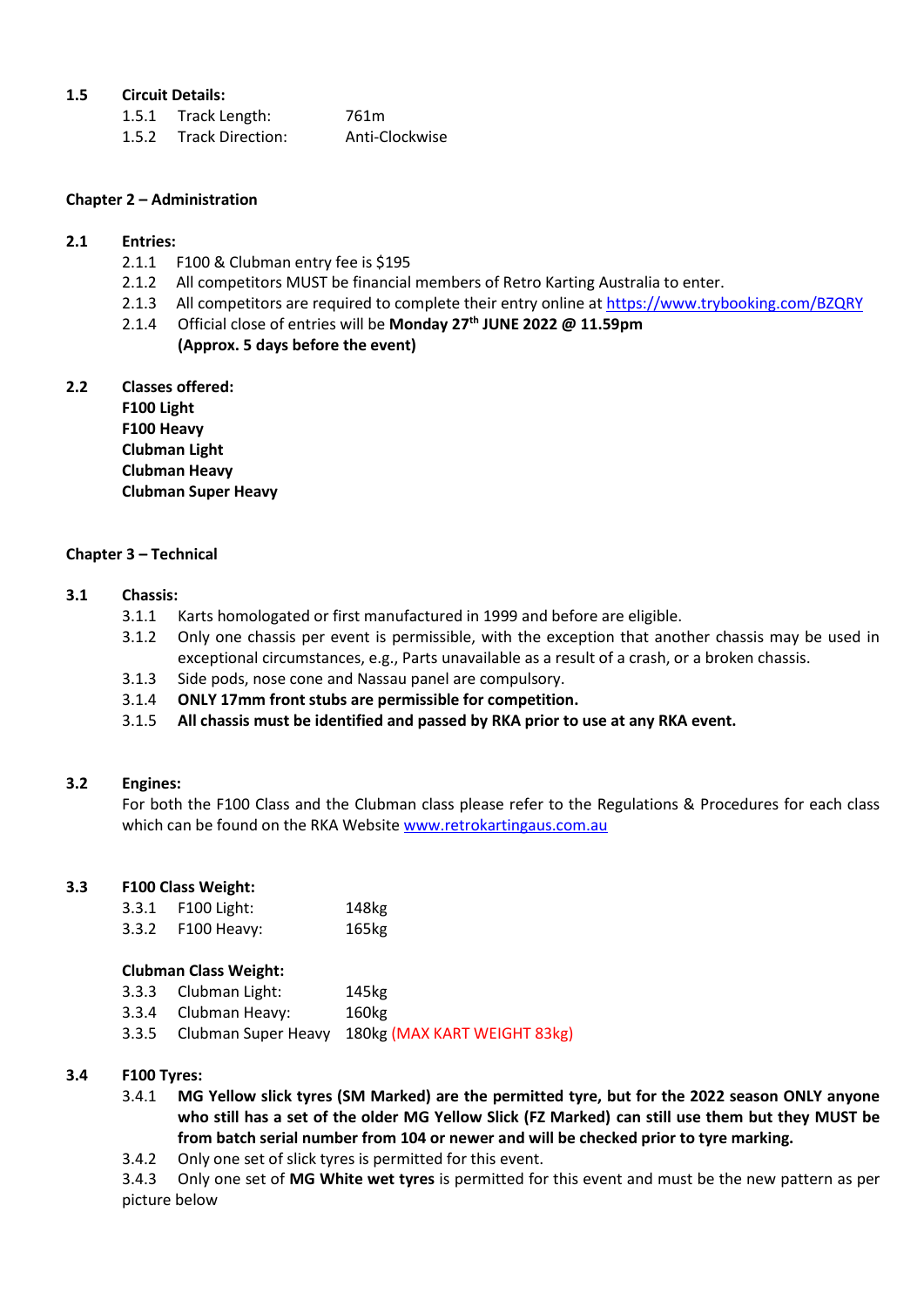#### **Clubman Tyres:**

#### 3.4.4 **MG Red Slick tyres are only permitted and must be the AZ model**

3.4.5 Only one set of slick tyres is permitted

3.4.6 Only one set of **MG White wet tyres** is permitted for this event and must be the new pattern as per picture below



#### **3.5 Fuel:**

#### **F100**

- 3.4.1 Fuel must be Unleaded and must be commercially available.
- 3.4.2 102 Octane maximum.
- 3.4.3 No Methanol or special blends are permitted.

#### **Clubman**

- 3.4.4 Fuel must be Unleaded and must be commercially available.
- 3.4.5 98 Octane Maximum
- 3.4.6 No Methanol or special blends are permitted.

#### **3.6 Timing:**

- 3.6.1 All karts **MUST** have a timing transponder affixed to their kart.
- 3.6.2 Transponder numbers are to be provided when entering or to Michelle Riddell RKA Race Secretary.

#### **3.7 Points System on the day (Zero-point system will be used for e.g. 0,2,3,4,5,6 etc.)**

- $3.7.1 \quad 1^{st} =$ 0 points
	- $2^{nd} =$ 2 points
	- $3^{rd}$  = 3 points, and so on
	- $DNF =$  the field +1 point
	- DNS= the field +2 points
- 3.7.2 Grid positions for Heats 1 and 2 will be determined by qualifying.
- 3.7.3 Lowest points from Heat 1 and Heat 2 determines Pre-Final starting grid.
- 3.7.4 Pre-Final result determines starting grid for Final.
- 3.7.5 Final result only counts.

#### **3.8 RKA Rain Rules**

If the event is declared "WET" then the MG White wet tyres **MAY** be used.

## **3.9 Engine Measuring WILL take place at the conclusion of the finals and random checks may take place during the event.**

**Scrutineering WILL also take place at the start of the weekend and random checks may take place during the event.**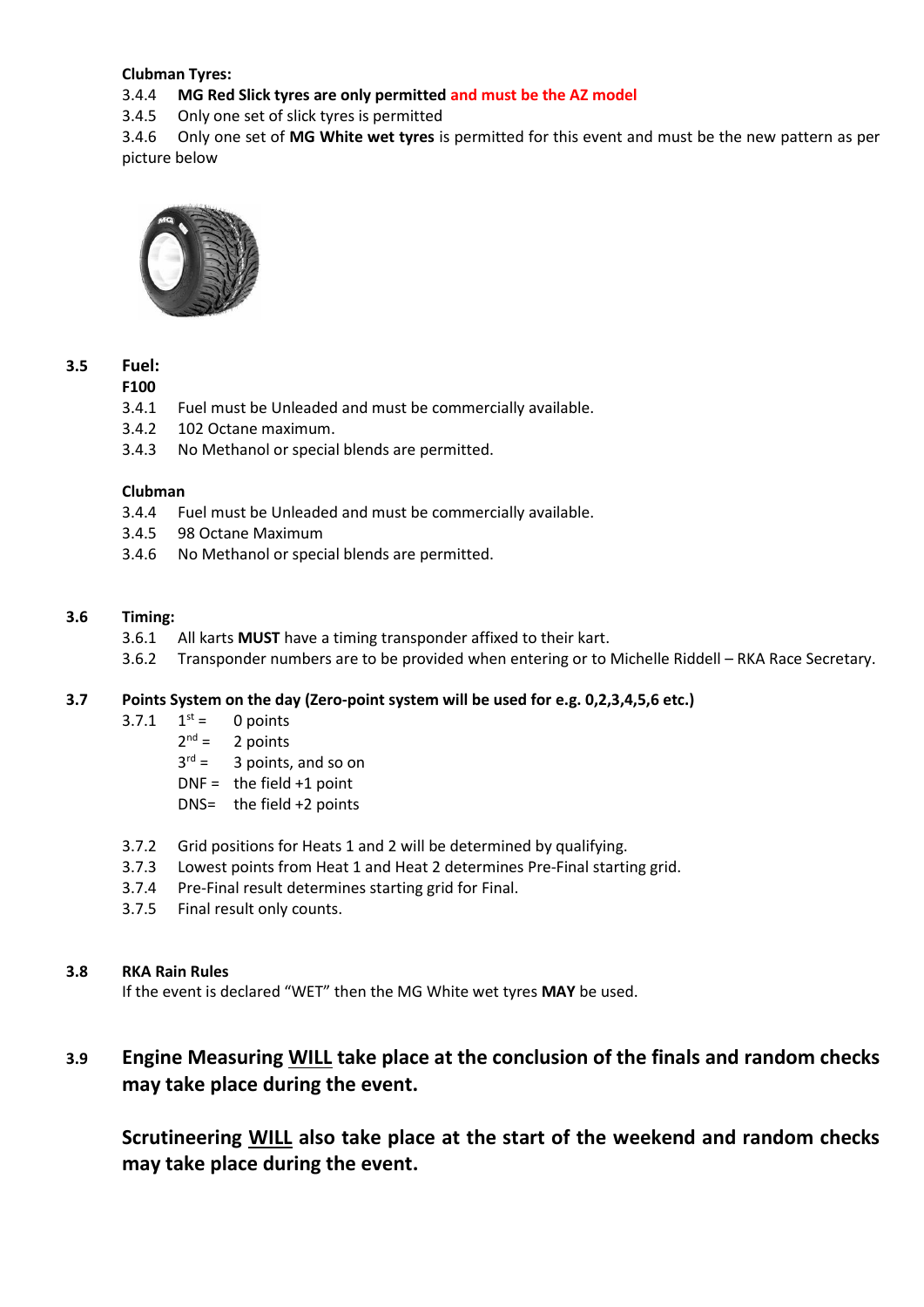#### **Chapter 4 – Sporting**

#### **4.1 Flags/Lights**

A Driver must observe all flag/light signals at all times.

#### **4.2 Formation Laps**

 $5.1$ 

Each class will be limited to 2 formation laps at the discretion at all times of the Race Starter.

#### **Chapter 5 – Operations & Circuit Requirements**

| <b>Glenburnie Raceway</b>                            |                                      |
|------------------------------------------------------|--------------------------------------|
| Glenburnie Raceway will be open the following hours. |                                      |
| Friday 1 <sup>st</sup> July                          | $9:00am - 5:00pm$                    |
| Saturday 2 <sup>nd</sup> July                        | 8.30am till the completion of Heat 1 |
| Sunday 3rd July                                      | 8:00am till the completion of racing |
|                                                      |                                      |

#### **5.2 Medical Services**

- 5.2.1 Medical personnel will be present at Glenburnie Raceway on both Saturday 2<sup>nd</sup> July & Sunday 3<sup>rd</sup> July until the completion of racing.
- 5.2.2 Any medical assistance that is required outside of the times set out in 5.2.1, please contact 000. The address to give emergency services is: **Glenburnie Raceway, 263 Brown Road, Mt. Gambier, S.A.**
- 5.2.3 The nearest emergency department is located at: **Mt. Gambier & Districts Health Services 276-300 Wehl Street North, Mount Gambier, S.A.**

#### **Chapter 6 – Event Program**

**6.1 Thursday 30th June – Arrival/Set Up ONLY (Camping will be available from Thursday) Gates open To be confirmed**

## **6.2 Friday 1 st July - Arrival/Set Up/Practice**

| Gates open             | 8.00am |
|------------------------|--------|
| <b>Practice Starts</b> | 9.00am |
| <b>Track closes</b>    | 5.00pm |

### **6.3 Saturday 2 nd July**

**Gates open 7.30am Practice 8:30am to 12.30pm**

Track will be open for practice from 8.30am. Practice sessions will be according to class i.e., F100 only and Clubman only. In the event that the sessions get too busy then we will run F100 Light, F100 Heavy then Clubman etc.

| <b>Driver Briefing</b>  | 12.40pm to 12.45pm (On the Out Grid) |
|-------------------------|--------------------------------------|
| All drivers must attend |                                      |

| <b>Qualifying</b> | 1.00pm to $1.10$ pm – Clubman Light        |
|-------------------|--------------------------------------------|
|                   | 1.15pm to $1.25$ pm – F100 Heavy           |
|                   | 1.30pm to $1.40$ pm – Clubman Heavy        |
|                   | 1.45pm to 1.55pm - F100 Light              |
|                   | 2.00pm to 2.10pm – Clubman Super Heavy     |
|                   | One 10 Minute qualifying session per class |

One 10 Minute qualifying session per class